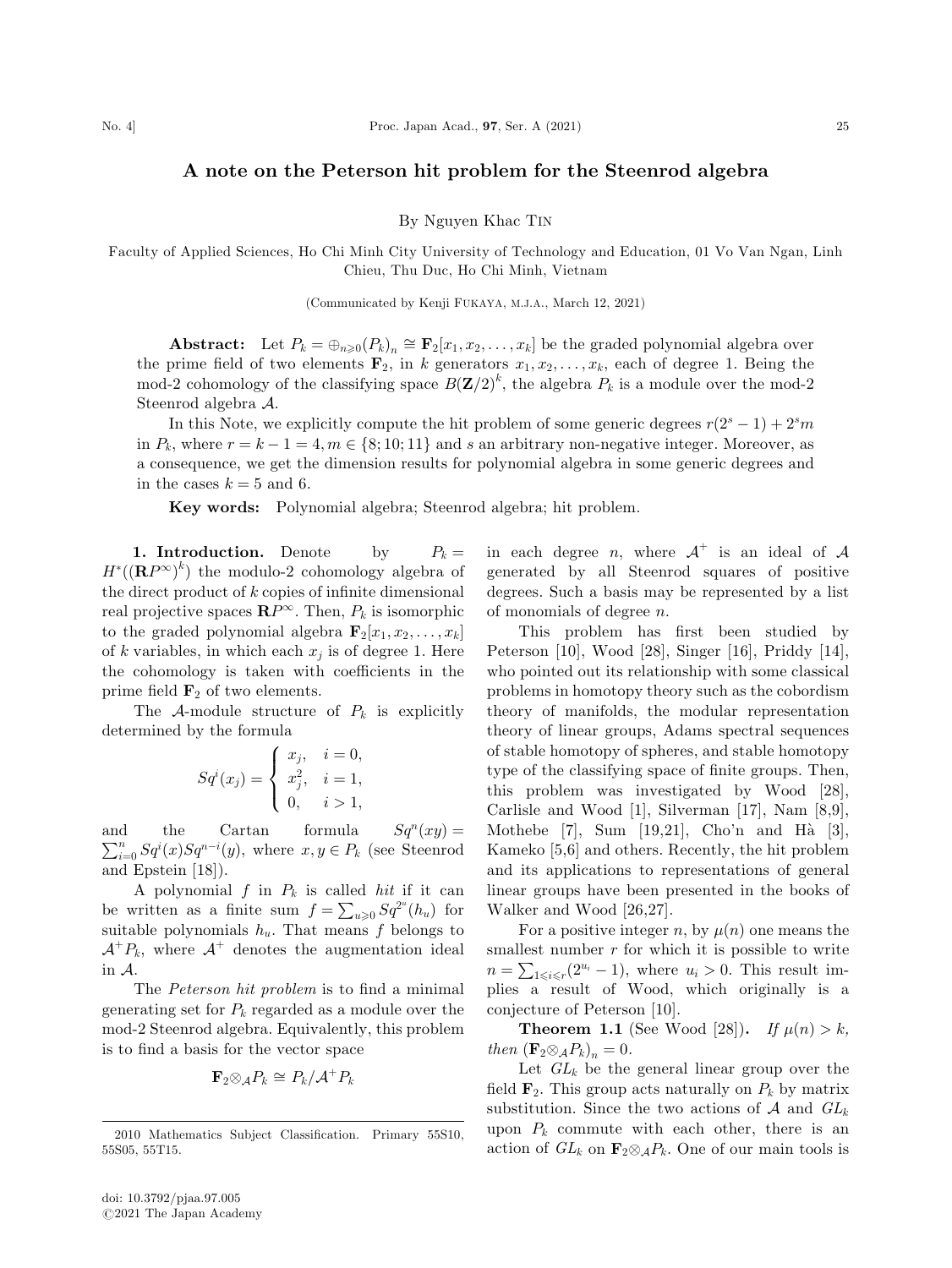Kameko's homomorphism  $Sq^0_* : \mathbf{F}_2 \otimes_A P_k \to$  $\mathbf{F}_2 \otimes_A P_k$ , which is induced by an  $\mathbf{F}_2$ -linear map  $\phi_k : P_k \to P_k$ , given by

$$
\phi_k(x) = \begin{cases} y, & \text{if } x = x_1 x_2 \dots x_k y^2, \\ 0, & \text{otherwise,} \end{cases}
$$

for any monomial  $x \in P_k$ . The map  $\phi_k$  is not an A-homomorphism. However,  $\phi_k Sq^{2i} = Sq^i \phi_k$  and  $\phi_k Sq^{2i+1} = 0$  for any non-negative integer i.

**Theorem 1.2** (Kameko [4]). Let d be a nonnegative integer. If  $\mu(2d + k) = k$ , then

$$
\widetilde{Sq}^0_*: (\mathbf{F}_2 {\otimes}_{\mathcal{A}} P_k)_{2d+k} \longrightarrow (\mathbf{F}_2 {\otimes}_{\mathcal{A}} P_k)_d
$$

is an isomorphism of  $GL_k$ -modules.

From the results of Wood [28] and Kameko [4], the hit problem is reduced to the case of degree  $n$  of the form

(1.1) 
$$
n = r(2^s - 1) + 2^s m
$$

where  $r, s, m$  are non-negative intergers such that  $1 \leqslant r < k$  and  $\mu(m) < r$ .

For  $r = k - 1$  and  $m > 0$ , the problem was studied by Crabb and Hubbuck [2], Nam [8], Repka and Selick [15], Walker and Wood [25], Sum [21].

Now, the  $\mathbf{F}_2$ -vector space  $\mathbf{F}_2 \otimes_A P_k$  was explicitly calculated by Peterson [10] for  $k = 1, 2$ , by Kameko [4] for  $k = 3$  and by Sum [20,21] for  $k = 4$ . However, for  $k > 4$ , it is still unsolved, even in the case of  $k = 5$  with the help of computers.

For  $r = k - 1 = 4$  and  $m = 0$ , the vector space  $(\mathbf{F}_2 \otimes_A P_5)_n$  is explicitly computed by Phuc and Sum [11,12], and in the case  $r = k - 2 = 3, m = 1$  by Phuc [13]. In the present paper, we study the hit problem of some generic degrees  $r(2<sup>s</sup> - 1) + 2<sup>s</sup>m$ in  $P_k$ , where  $r = k - 1 = 4, m \in \{8; 10; 11\}$  and s an arbitrary non-negative integer. Moreover, as a consequence, we get the dimension results for polynomial algebra in some generic degrees and in the cases  $k = 5$  and 6.

The proofs of the results of this Note will be published in detail elsewhere.

2. The Main Results. From now on, we denote by  $B_k(n)$  the set of all admissible monomials of degree  $n$  in  $P_k$ . The following is one of our main results.

**Theorem 2.1.** Let  $n = (k-1)(2^{s}-1)+$  $11.2<sup>s</sup>$  with s an arbitrary non-negative integer. For  $k = 5$ , then

$$
\dim(\mathbf{F}_2 \otimes_{\mathcal{A}} P_5)_{4(2^s-1)+11.2^s} = \begin{cases} 315, & \text{if } s = 0, \\ 1024, & \text{if } s = 1, \\ 1984, & \text{if } s \geqslant 2. \end{cases}
$$

Note that this theorem has been proved by Mothebe [7] for  $s = 0$ , and by Walker and Wood [26] for  $s = 1$ , and by another method.

The proof of the above theorem is too long and very technical. It is proved by explicitly determining all admissible monomials of degree  $n = 4(2<sup>s</sup> 1) + 11.2^{s}$  in  $P_5$ , for any  $s \ge 0$ .

Sketch proof of Theorem 2.1. We first recall some notations and definitions in [21]. For any  $1 \leq i \leq k$ , define the homomorphism  $f_i$ :  $P_{k-1} \to P_k$  of algebras by substituting

$$
f_i(x_j) = \begin{cases} x_j, & \text{if } 1 \leq j < i, \\ x_{j+1}, & \text{if } i \leq j < k. \end{cases}
$$

Then,  $f_i$  is a homomorphism of  $\mathcal{A}$ -modules. Denote  $I = \{i_1, i_2, \ldots, i_r\}$  and

$$
\mathcal{U}_k = \{(i; I) : 1 \leq i < i_1 < \ldots < i_r \leq k, 0 \leq r < k\}.
$$

Let  $(i; I) \in \mathcal{U}_k$ ,  $x_{(I,u)} = x_{i_u}^{2^{r-1}+\cdots+2^{r-u}} \Pi_{u \le t \le T} x_{i_t}^{2^{r-t}}$ <br>for  $r = \ell(I)$  be the length of I,  $x_{(\emptyset,1)} = 1$ . For a monomial  $x \in P_{k-1}$ , we define the monomial  $\varphi_{(i;I)}(x)$ in  $P_k$  by setting

$$
\varphi_{(i;I)}(x) = \begin{cases}\n(x_i^{2^r-1} f_i(x))/x_{(I,u)} & \text{if there exists } u \\
\text{such that } x \text{ is} \\
u\text{-compatible with} \\
(i, I), \\
0, \text{otherwise.} \n\end{cases}
$$

Then we have an  $\mathbf{F}_2$ -linear map  $\varphi_{(i:I)} : P_{k-1} \to$  $P_k$ .

For  $k = 5$ , we have  $n = (k-1)(2^{s}-1) + 2^{s}m =$ <br> $\sum_{i=1}^{3} {2^{s+i}} (2^{s+i}-1)$  and set  $d = 3+2$ ,  $d = 3+2$ ,  $d = 3$  $\sum_{i=0}^{3} (2^{s+i} - 1)$  and set  $d_1 = s+3, d_2 = -s+2, d_3 =$  $s + 1, d_4 = s$ . Thus, using the results in Sum [21] we see that  $B_5(4.(2^s-1)+11.2^s)=\Phi(B_4(4.(2^s-1)+$  $(11.2<sup>s</sup>)$ ) is a minimal set of generators for A-module  $P_5$  in degree  $4.(2<sup>s</sup> - 1) + 11.2<sup>s</sup>$  for any  $s \ge 4$ . Here,

$$
\Phi(B_4(n)) = \Phi^0(B_4(n)) \cup \Phi^+(B_4(n))
$$

where

 $\Phi^0(B_4(n)) = \bigcup_{1 \leq i \leq 5} \varphi_{(i;\varnothing)}(B_4(n)) = \bigcup_{1 \leq i \leq 5} f_i(B_4(n)),$  $\Phi^+(B_4(n)) = \bigcup_{(i;I) \in \mathcal{U}_5, 0 < \ell(I) \leq 4\varphi_{(i;I)}(B_4(n)) \setminus P_5^0,$  $P_5^0 = \langle \{x = x_1^{a_1} \ldots x_5^{a_5} : a_1 a_2 \ldots a_5 = 0 \} \rangle.$ Moreover, we set  $m = 2^{d_1-d_4} + 2^{d_2-d_4} + 2^{d_3-d_4}$ 

 $3 = 11$ , using the result in Sum [21] one get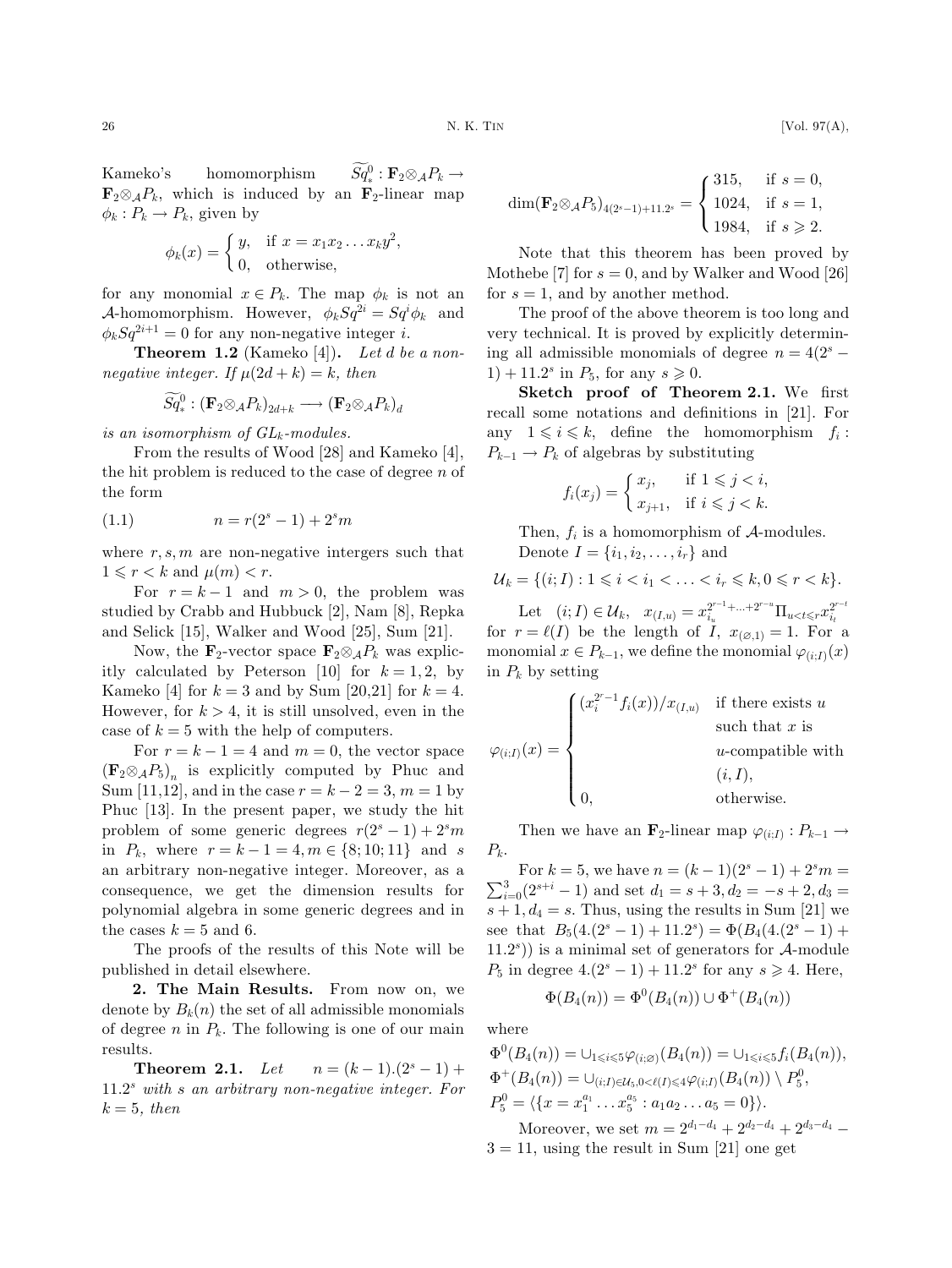$$
|B_5(n)| = (2^5 - 1).|B_4(11)|
$$
 for any  $s \ge 4$ .

Based on the result in [21], we obtain  $(\mathbf{F}_2 \otimes_A P_4)_{11} =$ 64. And therefore,  $\dim(\mathbf{F}_2 \otimes_A P_5)_{4,(2s-1)+11,2s} = 1984,$ for any  $s \geq 4$ . Hence, we need only to prove the theorem for  $s = 0, 1, 2, 3$  by the direct computations. The proof of the theorem in these cases is too long and very technical. It is proved by explicitly determining all admissible monomials of degree  $n =$  $4(2<sup>s</sup> - 1) + 11.2<sup>s</sup>$  in  $P_5$ , for  $s \le 3$ . The ideas of proofs are from Kameko's squaring operation [4] combining with the results in Sum [19,21]. Note that the results dimension of  $(\mathbf{F}_2 \otimes_A P_5)_{4,(2^s-1)+11,2^s}$ ,  $2 \leq s \leq 3$ has been verified by using a computer calculation program of V. H. Vu in SAGE. I would like to say thank you for his support.  $\Box$ 

Moreover, from the results of this theorem and in Sum [21], we get the dimension results for polynomial algebra of six variables as follows:

Corollary 2.2 (Tin [23]). For any integer  $d > 5$ , there exist exactly 19845 admissible monomials of degree  $m_1 = 5(2^d - 1) + 3 \cdot 2^d$  in  $P_6$ . Consequently,

$$
\dim(\mathbf{F}_2 \otimes_{\mathcal{A}} P_6)_{m_1} = 19845.
$$

Corollary 2.3 (Tin [24]). For any  $\ell > 4$ , there exist exactly 64512 admissible monomials of degree  $m_2 = 5(2^{\ell}-1) + 13.2^{\ell+1}$  in  $P_6$ . Consequently, dim $(\mathbf{F}_2 \otimes_A P_6)_{m_2} = 64512$ .

It is easy to check that  $\mu(56) = 4 = \alpha(56 +$  $\mu(56)) = \alpha(60)$  and we have  $m_2 = 5(2^t - 1) +$  $7.2^{t+3} = 5(2^t - 1) + 56.2^t$  hence, using the results in [21] one get

$$
|B_6(5(2^t-1) + 7 \cdot 2^{t+3})| = (2^6 - 1)|B_5(56)| = 124992,
$$

for any integer  $t \geq k - 1 = 5$ . We get the corollary following

Corollary 2.4. There exist exactly 124992 admissible monomials of degree  $m_3 = 5(2^t - 1) +$ 7.2<sup>t+3</sup> in  $P_6$ , for any  $t \geq 5$ . Consequently,  $\dim(\mathbf{F}_2 \otimes_A P_6)_{m_3} = 124992.$ 

By a simple calculation, we have  $\mu(116) = 4$ and  $\alpha(116 + \mu(116)) = 4$ . Using the results in [21] one get the corollary following

**Corollary 2.5.** For any integer  $r > 4$ , there exist exactly 124992 admissible monomials of degree  $m_4 = 5(2^r - 1) + 29 \cdot 2^{r+2}$  in  $P_6$ . Consequently,  $\dim(\mathbf{F}_2 \otimes_A P_6)_{m_4} = 124992.$ 

Set  $t(k, d) = \max\{0, k - \alpha(d + k) - \zeta(d + k)\}\$ where  $\zeta(n)$  the greatest integer u such that n is

divisible by  $2^u$ , that means  $n = 2^{\zeta(n)}m$ , with m and odd integer. We recall a result in [22] the following

**Theorem 2.6** (Tin and Sum [22]). Let d be an arbitrary non-negative integer. Then

$$
(\widetilde{Sq}^0_*)^{s-t} : (\mathbf{F}_2 \otimes_{\mathcal{A}} P_k)_{k(2^s-1)+2^s d}
$$

$$
\longrightarrow (\mathbf{F}_2 \otimes_{\mathcal{A}} P_k)_{k(2^t-1)+2^t d}
$$

is an isomorphism of  $GL_k$ -modules for every  $s \geq t$  if and only if  $t \geq t(k,d)$ .

It is easy to check that for  $k = 5$  and  $d = 56$ then

$$
t(k, d) = \max\{0, k - \alpha(d + k) - \zeta(d + k)\} = 0.
$$

Then, from the results of Theorems 2.1 and 2.6 we get the corollary following

**Corollary 2.7.** For any integer  $u \ge 0$ , there exist exactly 1984 admissible monomials of degree  $5(2^u-1)+7.2^{u+3}$  in  $P_5$ . Consequently,  $\dim(\mathbf{F}_2 \otimes_A P_5)_{5(2^u-1)+7.2^{u+3}} = 1984.$ 

Similarly, for  $k = 5$ ,  $d = 116$  then  $t(k, d) =$  $\max\{0, k - \alpha(d+k) - \zeta(d+k)\} = 0$ . We have the corollary following

**Corollary 2.8.** For any integer  $v \ge 0$ , there exist exactly 1984 admissible monomials of degree  $5(2^v-1)+29.2^{v+2}$  in P<sub>5</sub>. Consequently,  $\dim(\mathbf{F}_2 \otimes_A P_5)_{5(2^v-1)+29.2^{v+2}} = 1984.$ 

Next, we determine the hit problem in degree  $n$ of the form  $(1.1)$  with  $r = k - 1 = 4$ ,  $m = 8$  and s and arbitrary non-negative integer.

**Theorem 2.9.** Let  $n = 4.(2<sup>s</sup> - 1) + 8.2<sup>s</sup>$  with s an arbitrary non-negative integer. Then

$$
\dim(\mathbf{F}_2 \otimes_A P_5)_{4.(2^s-1)+8.2^s} = \begin{cases} 174, & \text{if } s = 0, \\ 641, & \text{if } s = 1, \\ 1426, & \text{if } s = 2, \\ 1706, & \text{if } s = 3, \\ 1705, & \text{if } s \ge 4. \end{cases}
$$

Similarly, the following is our third main result.

**Theorem 2.10.** Let  $n = (k-1)(2<sup>s</sup> - 1) +$  $10.2<sup>s</sup>$  with s an arbitrary non-negative integer. For  $k = 5$ , then

$$
\dim(\mathbf{F}_2 \otimes_A P_5)_{4(2^s-1)+10.2^s} = \begin{cases} 280, & \text{if } s = 0, \\ 961, & \text{if } s = 1, \\ 1905, & \text{if } s = 2, \\ 2171, & \text{if } s = 3, \\ 2170, & \text{if } s \ge 4. \end{cases}
$$

The ideas of the proofs of Theorems 2.9 and 2.10 are the same as in proof of Theorem 2.1.